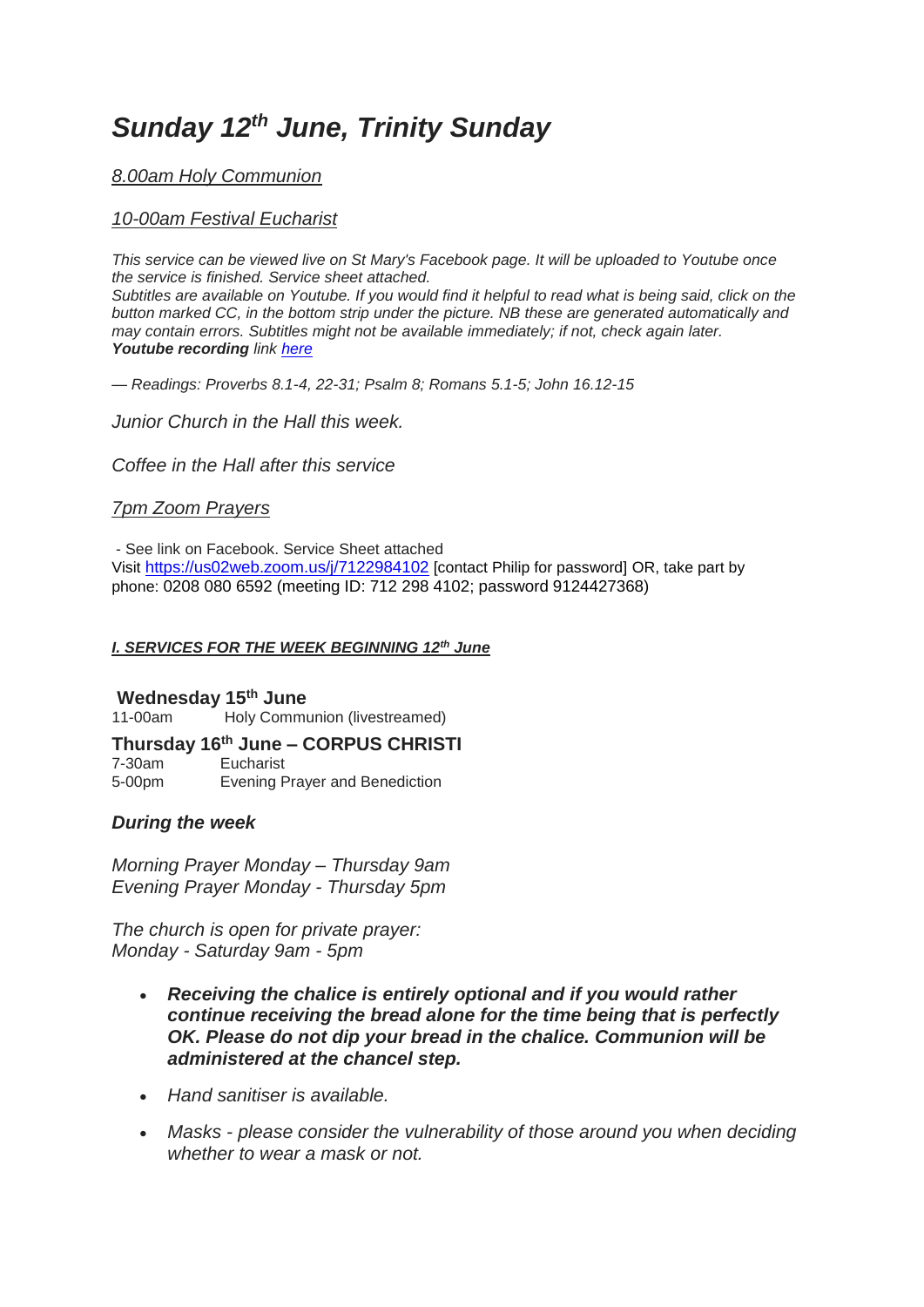- *Please respect people's social distance*
- *Please do not come to church if you are feeling unwell*

*\*\*\*\*\*\*\**

## *II. A MESSAGE FROM DEJI MAKANJUOLA*

Our salvation is the justification of our faith. As Christians, our faith is in the Holy Trinity . God the Father created us and the whole world and has always cared and loved his creations. He created man in his image and gave him dominion over all he created . He charged man to be fruitful and multiply

Six days of creation and a seventh day of rest .

Six days of intense labour of love.

Along the way, human beings, from Adam and Eve started disobeying God but he never gave up on us. It got so bad he came down as God the Son for our salvation and redemption . The word made flesh. He came teaching and healing and before his ascension he sent us into the world to do his will and, knowing we could not do it alone, promised to send God the Holy Spirit to strengthen us.

On Ascension into heaven ,God the Holy Spirit came down to reside in each and every one of us, to empower us to do God's will, to comfort and guide us and be our help in times of trouble. With our faith, we defy mathematics in that  $1+1+1$  remains 1 in the Holy Trinity, the Godhead, coequal, coeternal.

Without the Trinity, we lose the story of Creation , Redemption , and the gradual revelation of God to humanity.

This Trinity Sunday, I will implore you to take time to understand the significance and the roles the Trinity plays in our lives. As you understand the grace, mercy, power and justice of God, pray to the Holy Trinity, worship the Trinity and put all your hope in him, for the Trinity is God and he has revealed himself to us in undoubtable manners. The Holy Spirt is our Paraclete, our intercessor and whatever we ask in the name of the Son is granted by the Father .

Our Baptism that qualifies us as Christians is Trinitarian - in the name of the Father, Son, and Holy Spirit. Let us keep the fire of our faith burning.

*\*\*\*\*\*\*\**

#### *III. CHURCH NEWS*

#### *~ Collection this Sunday*

*This Sunday is Music Sunday and there will be a retiring collection for the Royal School of Church Music (RSCM).*

#### *~ Jubilee Thank You*

We want to say a big thank you to all who helped with the Jubilee Celebration in the baking, decorating, flower arrangement and setting out the tables . A particular mention to all who worked tirelessly in the kitchen and in serving the superb top class afternoon tea.

People were very generous but also in their praise of the whole afternoon.

When all expenses have been paid we expect to make in the region of £650 which we think is very good.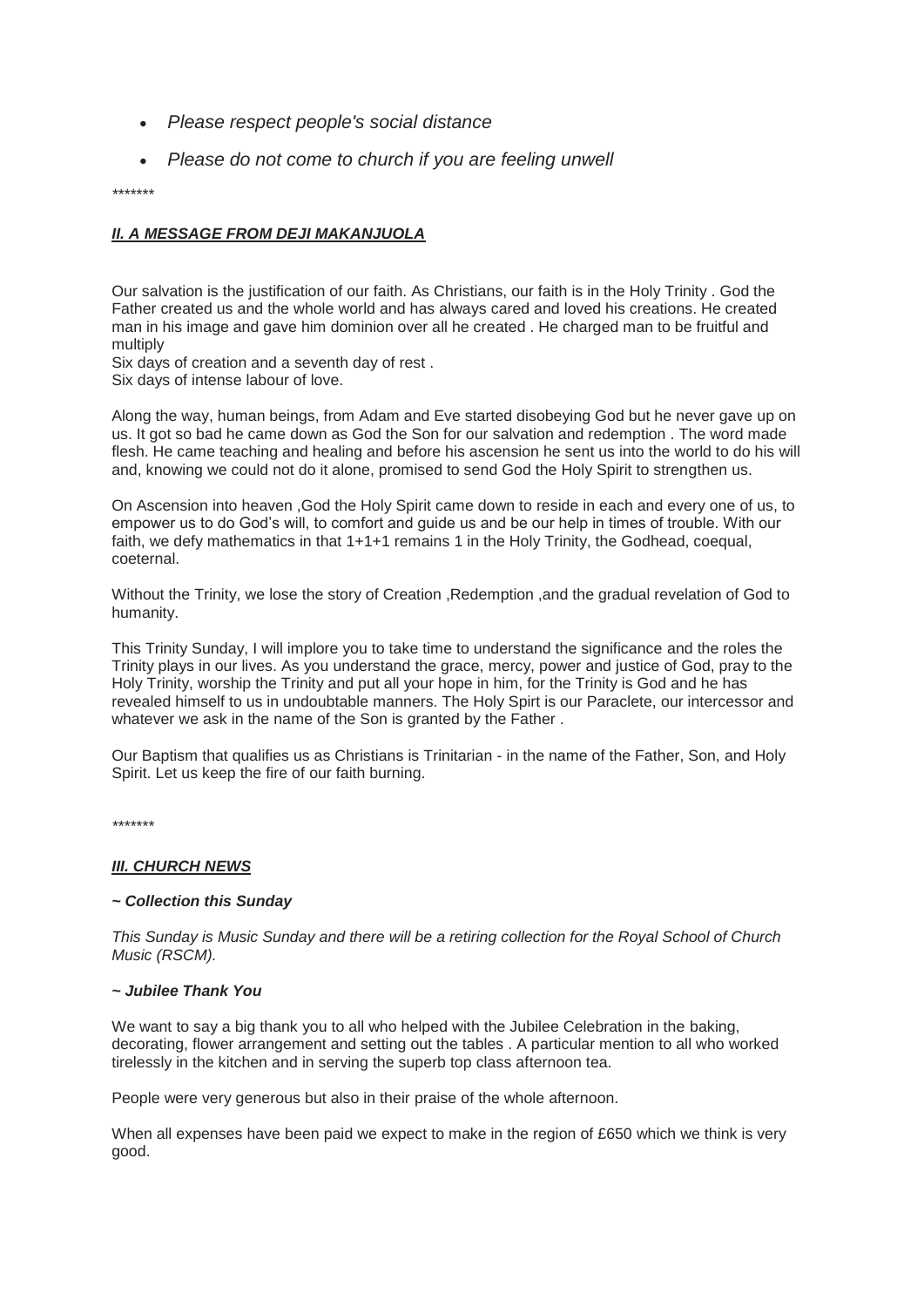### *~ Holy Reading*

*Our first meeting will be on Monday 20th June at 10am. Contact the Rector for more details.*

#### *~ Walking Group*

*Evening walk from followed by meal in Whetstone on 14th June. Meet at church at 6pm. Contact the Rector or Nick Upton for details.*

*Future walking dates are*

- Saturday  $25<sup>th</sup>$  June (all day walk)
- $\bullet$  Saturday 20<sup>th</sup> August (all day walk)
- Saturday 1<sup>st</sup> October (all day walk)

### *~ Concert on Sunday 19th June at 6pm*

*We continue our concert series on Sunday 19th June at 6pm for a 75- minute programme of wellloved choral classics by visiting choirs conducted by Grace Rossiter and Alison Fisher among others, including JS Bach's great motet 'Singet dem Herrn' , 'I was Glad' (Parry) and 'Zadok the Priest' (Handel). Refreshments served at the end The concert is offered in memory of Robin Daniel, former chorister at St Mary's.* 

*Entry is free with a retiring collection for the church and churchyard fund.*

#### *~ Parish BBQ*

*A date for your diary – 3 rd July in the Rectory Garden.*

#### *~ St Mary's School Fair*

*The school fair will be held on 3rd July from 2-5pm. There is plenty of time to come to the BBQ then go on to the fair, that is what the Rector is intending to do! If you would like to help volunteer at the school fair please contact the Rector.*

#### *~ Children's Society*

*Gladys Vendy thanks everyone who contributes to the Children's Society. She will be pleased to receive any boxes which need emptying and these can be given to her at the 10am service or left in the church office. Alternatively, if you wish to make a donation, this can be either by cash (in a clearly labelled envelope) or by cheque made payable to St Mary's PCC with Children's Society written on the back. This is so that it goes through the parish accounts as part of our mission giving. Gladys Vendy 020 8446 2907'*

#### *~ Ukraine Barnet Appeal :*

*We urgently require the following items to support the Ukraine refugees in Moldova: 1) Paracetamol.....or any other type of painkillers. 2). Food*

*Please bring your donations to the church on Sunday. Or speak to Manny...... Thank you.*

#### *~ Ordination*

*Our new curate, Francesco, will be ordained in St Paul's Cathedral on Saturday 2nd July at 3pm. You can watch the service online by following this link:* <https://youtu.be/oWtQU3HQclE>

#### *~ Accommodation required*

*A member of the St Mary's community is looking for accommodation as a lodger or in a flat- or houseshare. She recently sold her flat in Finchley Central, and does not want to get another place on her own. She would prefer to live where there is someone else in the house. She would be happy to*